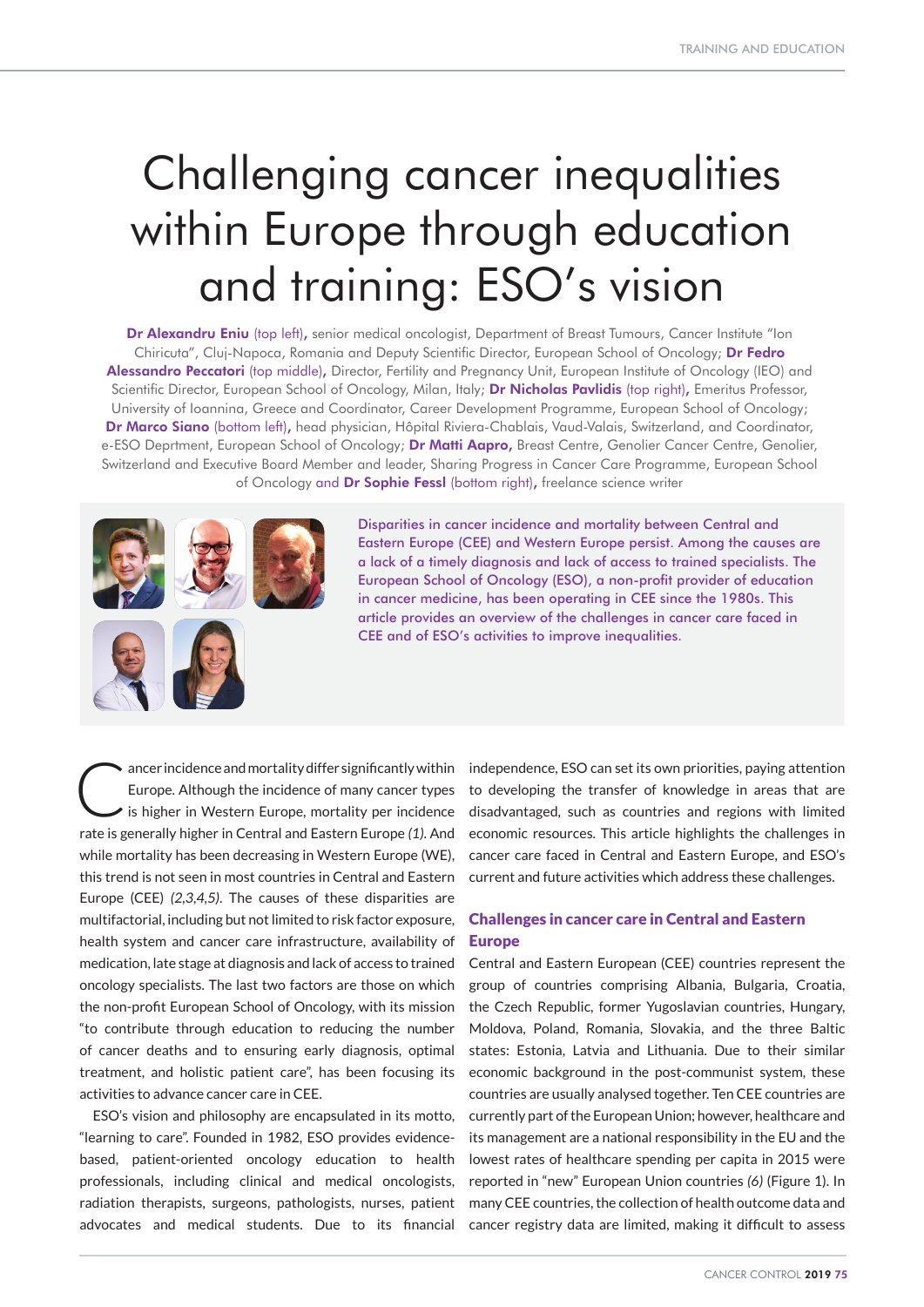

*Data source: Eurostat, https://ec.europa.eu/eurostat/statistics-explained/index.php/Healthcare\_expenditure\_statistics#Health\_care\_expenditure, no data available for Malta*

access to care *(7)*. However, there are important limitations across CEE in the availability and access to the services required for qualitative management of cancer patients. These limitations cover the entire spectrum from research to palliation and together lead to worse clinical outcomes in the region.

Complete and accurate pathology is crucial for making optimal treatment recommendations, and testing for molecular markers has significantly impacted clinical practice. While diagnostic pathology and immunohistochemistry are usually available in academic centres in the main cities of Eastern Europe, these resources are frequently not available in smaller centres (8); testing for molecular alterations is only patchily available in most of the CEE countries *(9)*. Multigene panel testing has become available in CEE countries, but costs must be covered by the patients, while medical oncologists ga often lack the expertise needed for interpreting the results.

Research is underrepresented in CEE, with the negative economic trend across the CEE region leading to a sustained migration of trained researchers to Western Europe. Clinical research is mainly carried out by pharmaceutical companies, and due to issues concerning access to newer therapies, Eastern Europe has a high recruitment potential. While new therapeutic options have become available through clinical trials, access to these medicines is often delayed for patients in CEE: one study showed delays of up to 10 years in certain CEE countries between EMA approval of trastuzumab and its reimbursement *(10)*.

Several countries in CEE have centralized cancer centres that provide all cancer surgical procedures, while even basic surgery may be in shortage or not available at all in distant rural areas *(11)*. And although radiotherapy is a critical component of comprehensive cancer care, most CEE countries do not have

the quality or quantity of radiotherapy needed for an adequate service to their population. Under-capacity rates in the region, i.e., the percentage of patients in the county who would not have access to radiotherapy, range from 20% to 70% *(12)*.

Across CEE countries, the paradigm for palliative care is slowly shifting towards the integration of supportive and palliative care throughout the continuum of cancer care. However, limited resources, centralization of services, lack of patient-oriented information, limited registries and absent or inadequate national cancer control plans lead to a situation in *Russia* which many patients who live with advanced cancer are in dire *Estonia* need of palliation services. *Latvia*

### Challenges in training and education

To inform its strategic plan for the coming years, ESO has gathered input from oncologists from Central and Eastern Europe on the challenges their countries face in the training and education of oncology professionals. These inputs provide a snapshot of oncology training across a diverse landscape of *Bulgaria Bosnia-Hertegovina* healthcare systems.

While some countries offer specializations in medical oncology, radiation oncology and surgical oncology, in others, resident training either covers all oncology fields or even splits time between internal medicine and oncology. Regardless of their country's model, many professionals reported a lack of training in specific, highly needed fields of oncology, such as molecular oncology, immunotherapy, molecular diagnostic tests and their application, genetic counselling and advanced radiotherapy techniques. In some CEE countries, continuing medical education, which could bridge this gap, is either not well organized, has a highly limited budget or does not exist at all. Limitations in available equipment and therapies also limit educational opportunities for oncology residents. Worryingly,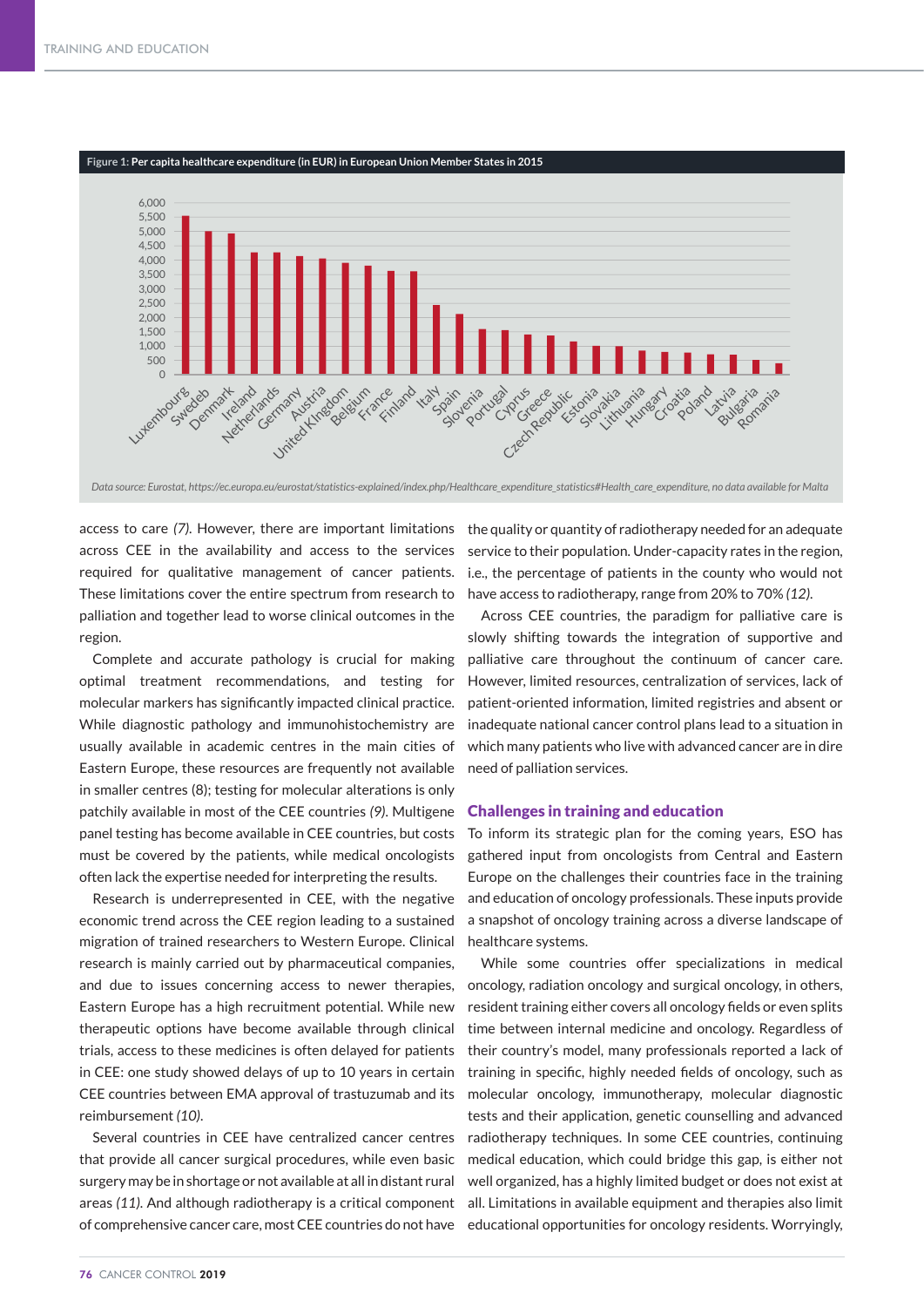

access to medical journals and even textbooks constitutes a problem in some CEE countries.

The expert panel also reported that while residents in some countries have only limited access to patients and spend their residency mostly as "observers", residents in others are used to "make life easier" for oncologists, thereby either limiting practical exposure or the time available for further training. In some countries, residents rarely participate in clinical trials and research. A lack of mentorship, with many mentors underprepared and undervalued for their role, was described by most experts. On a more systemic level, several experts described multidisciplinary teams as either non-existent, especially outside major cities, or non-functional.

#### ESO's activities in Central and Eastern Europe

After more than 35 years in operation, ESO is the oldest organisation exclusively dedicated to increasing the knowledge of health professionals in all fields of cancer medicine. ESO has a dedicated Eastern Europe and Balkan Regions programme to coordinate educational activities in the area, as well as a Eurasia programme focused on Russia, the Baltic region, and the surrounding geographical area.

ESO's mission in CEE is to promote and secure independent academic education of all professions involved in cancer care, boost education on the multidisciplinary cancer care approach, support the training of young oncologists in the region, establish leadership programmes and foster professional and scientific collaboration between countries.

Since 2001, ESO has been running a series of training courses in different countries in CEE, focusing not only on developing the skills of qualified oncologists, but also of oncology residents, oncology nurses, general practitioners and medical students.

In 2011, ESO organized the first Masterclass in Clinical Oncology in the Balkan region. "ESO Masterclass" is an interactive, highly specialized, residential course for young oncologists and oncologists in-training. The ESO EEBR Masterclass in Clinical/Medical Oncology is designed for physicians in medical oncology, radiation oncology and surgical oncology wishing to improve their skills in the management of cancer patients. The programme exposes 50 selected participants from the region to a full spectrum of issues in clinical oncology, with plenary lectures on state-

of-the-art clinical evaluation and treatments, with reference to clinical guidelines. Practical training is offered through clinical case presentations with interactive discussions. In 2018, ESO, together with EONS, organized the first EEBR Masterclass in Oncology Nursing, specifically designed to meet the needs of cancer nurses in CEE countries. Masterclasses are also held for the Baltic region and Eurasia. In all cases, priority is given to applicants practicing in the relevant countries and experts are drawn from the area to facilitate the exchange of experience.

Since 2014, ESO has been organizing refresher courses on specific cancer types for qualified medical and clinical oncologists in Central and Eastern Europe. Refresher courses are aimed at previous participants of Masterclasses and provide an update on state-of-the-art therapeutic options and an overview of the latest advances in the field for the 45 selected participants

All authorized presentations from ESO events are made available on the ESO website. More e-learning materials are offered through e-ESO, including CME-accredited live e-sessions that provide the opportunity to interact with international experts.

ESO has been operating in the Balkan region since 1989. Eurasian region. The VPM focuses on a tumour type and The visiting professorship meeting (VPM) programme was established in 2012 to enable knowledge transfer between opinion leaders in specific fields of oncology, local experts and young oncologists. Each year, ESO supports five meetings between visiting professors and clinical institutes in the Eastern European and Balkan Region, and two VPMs in the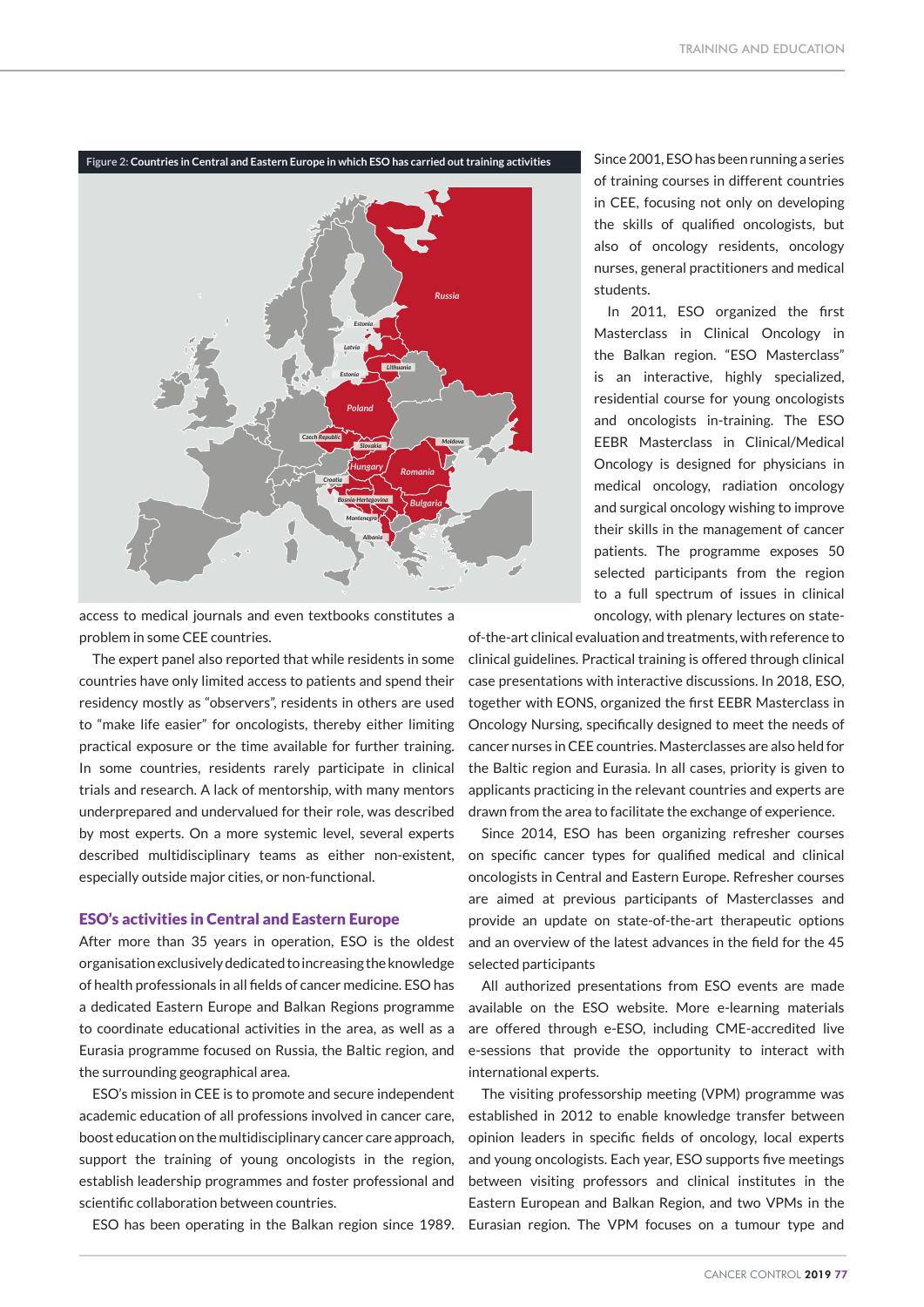discipline. It is organised for up to 50 participants from the host clinical institute, as well as from other institutes in the region or country, and promotes the best possible cancer care given the specific local situation.

ESO offers fellowship programmes for doctors and nurses at clinical training centres. This programme, which is open to applicants also from CEE, offers oncologists and oncology nurses the opportunity to spend up to six months in a clinical setting that is specifically designed to increase knowledge, improve professional development and encourage mobility. A structured educational programme tailors the experience to the individual fellow's needs and specialisations.

The Eurasia programme aims to create a specific educational programme for Baltic and Eurasian countries. The main focus is to organize courses on cancer types that are considered a priority issue for the population of each country and address all stakeholders involved in cancer care, from specialised doctors and nurses to hospital managers and administrators. Since 2014, four Masterclasses in Clinical Oncology have been held in the region. The "Eurasia Courses" are clinically-oriented courses for young oncologists focused on specific cancer types and have been running since 2015. ESO also holds sessions during the annual International Oncology Forum "White Nights" in St. Petersburg, Russia.

In 2016, ESO started a cooperative programme in Kyrgyzstan, with the aim of improving breast cancer diagnosis and treatment. This has already resulted in the setting up of an immunohistochemistry laboratory in Bishkek, as well as personnel exchange and shared educational programmes between Kyrgyzstan, Switzerland and Italy. This successful cooperation will serve as a model for setting up diagnostic and treatment packages and for providing structured educational pathways to doctors, nurses and patient advocates.

Overall, ESO has provided training activities in 18 countries in Central and Eastern Europe. Through the nine Masterclasses organised in the Balkans since 2011, two refresher courses per year since 2014, and several visiting professorship programmes, more than 1500 young oncologists and oncologists in-training from the Balkans will have received high-quality speciality training by ESO over a period of eight years. Many more professionals will have been trained through ESO's e-learning activities in the region.

## How can ESO improve training in Central and Eastern Europe?

The input from oncologists from countries in CEE will inform ESO's future strategy for educational activities that address so-far unmet needs in the region. As countries in the region face different challenges, individual activities may be more relevant to a subset of countries. A specific presentation on access to care issues is included in each Masterclass to provide participants with specific information that can be used to lobby their health authorities to improve care. Development of leadership skills and capabilities for engaged professionals from different countries is a special priority for ESO to help in the creation of a future generation of leaders that will catalyse improvement of care delivery.

To improve knowledge about state-of-the-art oncology, ESO may widen its educational offerings in CEE to residents and medical students. Masterclasses in Oncology Basics for residents, as well as focused courses on select topics especially relevant for CEE or which are so far lacking in national curricula (creating functional MDTs, creating National Cancer Control Plans) are planned. Official recognition of ESO courses by countries in CEE may improve participation and visibility. ESO may achieve a comparatively big impact on resident education, with relatively low investment, by providing or improving access to medical journals and textbooks, which is particularly an issue in LMICs.

Improving the education and involvement of supervisors, particularly in areas where mentors are not adequately prepared for their role, is another aim of ESO. This will include dedicated courses on mentorship, leadership programmes, as well as activities to promote adherence to established curricula.

Within the Clinical Training Centres programme, ESO offers trainee oncologists the opportunity to spend several months in a reputable clinical centre. However, this training opportunity is currently offered only at centres in Western Europe and language barriers may hinder interaction, especially with patients. Fellowships in centres in the Eastern European and Balkan region may also improve cooperation between regional centres and, due to cultural and historical similarities, may address challenges similar to those faced by fellows in their home countries and centres.

A structured educational plan, not limited in applicability to CEE, will point residents towards appropriate courses and training possibilities. This could be developed into an ESO residency, allowing young oncologists to build their personal career pathways within ESO. ESO offers a broad range of e-learning materials, partly CME accredited, as well as all authorized presentations from ESO events. Efforts will be made to improve the visibility of this option, which is particularly relevant in regions where CME is underserved.

#### **Conclusions**

According to EUROCARE-5, cancer survival has improved across Europe, starting in 2000, due to access to better diagnosis and treatment. However, differences in outcomes are still evident, comparing CEE with the rest of the EU *(13)*.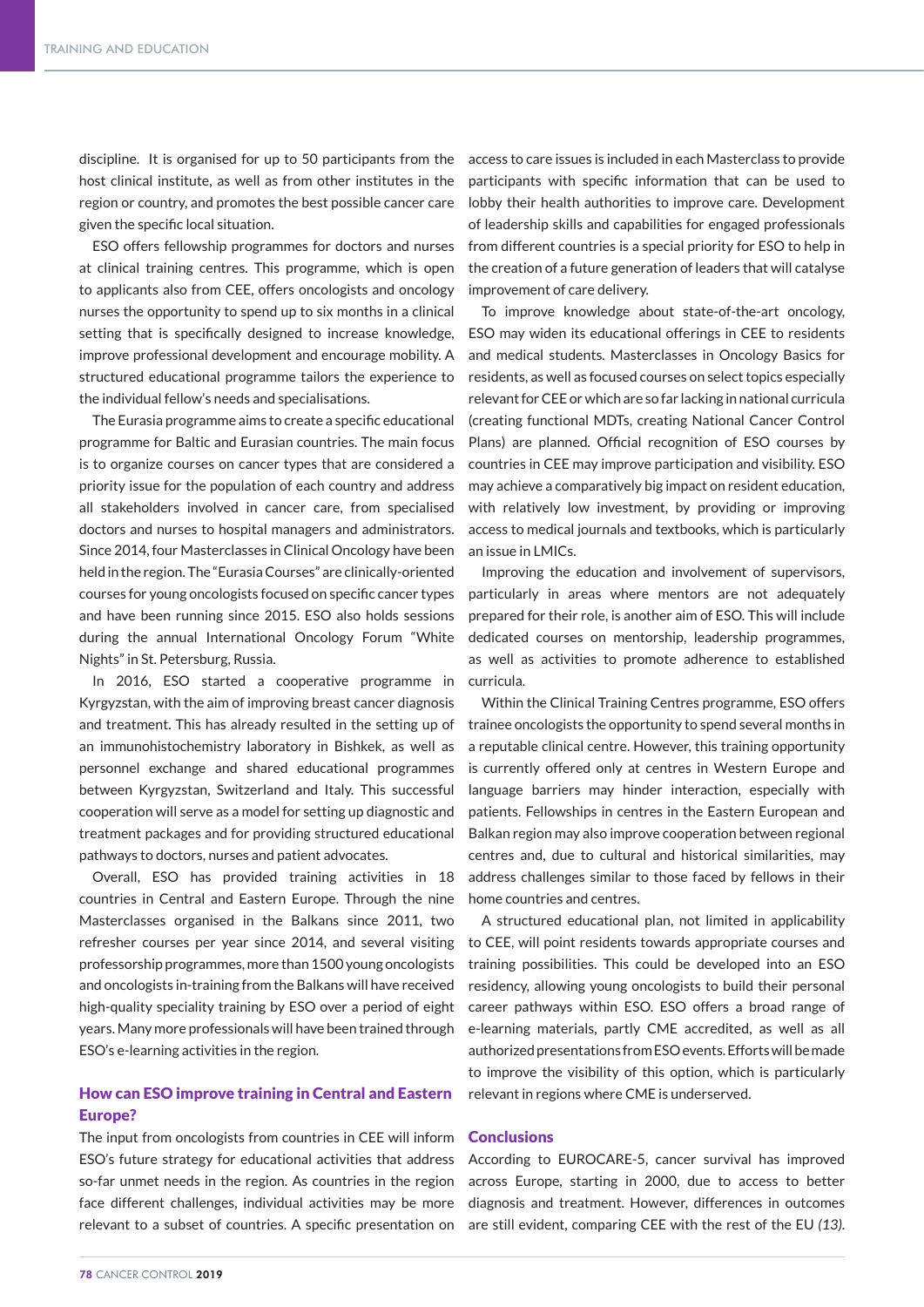ESO uses its position as a financially-independent provider of evidence-based, patient-oriented education in all fields of cancer medicine to drive access to knowledge, particularly in traditionally underserved regions, such as Eastern Europe, the Balkans and Eurasia. ESO's strategic vision for the next three years will stipulate an enhancement of educational activities in this region, with a focus on improving the training of future leaders in oncology.  $\blacksquare$ 

*Dr Alexandru Eniu, MD, PhD, is a senior medical oncologist in the Department of Breast Tumours at the Cancer Institute "Ion Chiricuta" in Cluj-Napoca, Romania. He holds both the MD and PhD degree in Medical Sciences from the University of Medicine "Iuliu Hatieganu" in Cluj-Napoca. Dr Eniu has extensive experience from visits abroad – he was awarded a Mayo Foundation Visiting Clinician Scholarship at the Mayo Breast Cancer Clinic in Jacksonville, Florida, and has been a visiting clinician at the MD Anderson Cancer Center in Houston, Texas, and the Memorial Sloan Kettering Cancer Center in New York, USA. He did a fellowship at the European Institute of Oncology in Milan. As an active member of both national and international societies, Alexandru Eniu holds positions in various committees. He was recently appointed Deputy Scientific Director of the European School of Oncology after serving for several years as coordinator for the ESO Eastern Europe and Balkan Region Program. Within ESMO, he chaired the ESMO Global Policy Committee and, between 2014-2018, he was a member of the ESMO Executive Board, leading several initiatives tackling disparities in cancer outcomes across Europe and the world. Within ASCO, he served as chairman of the ASCO International Affairs Committee. He is also a member of the editorial board of several oncology journals, including* Annals of Oncology*. Dr Enui has participated in the process of developing international and national guidelines for the management of cancer patients, serving as the Co-Chair of the Treatment and Allocation of resources Panel of the Breast Health Global Initiative and as panel member of the Advanced Breast Cancer (ABC3 and ABC4) International Consensus Conference. He has written four book chapters and more than 80 articles in international, peer-reviewed journals.*

*Dr Fedro Alessandro Peccatori, MD, PhD, is Director of the Fertility and Pregnancy Unit at the European Institute of Oncology (IEO) and Scientific Director of the European School of Oncology (ESO) Milan, Italy. Fertility and pregnancy issues in young women with cancer are his main research interests, together with education in oncology. He has published more than 190 peer-reviewed articles on women's cancer and serves on the editorial board of CROH and TJ. He is full ASCO, ESGO, AIOM and ESMO member, where he is part of the Adolescent and Young Adult (AYA) working group. He has lectured in many national and international conferences.*

*Dr Nicholas Pavlidis was Fellow at the National Institutes of Health (NIH), Bethesda, USA; Fellow at the Royal Marsden Hospital, London, UK; Professor of Oncology, Medical School, University of Ioannina, Greece; Member and Secretary EORTC, Early Drug Development Program; Chairman of the ESMO Guidelines Task Force; Chairman of the ESMO-ASCO Global Curriculum Task Force; Councilor, ACCOE; Medical Director, Bank of Cyprus Oncology Centre, Cyprus; and Dean of Medical School, University of Cyprus. Nicholas Pavlidis is Emeritus Professor at the University of Ioannina, Greece, and Coordinator of the Career Development Programme of the European School of Oncology.* 

*Dr Marco Siano, MD, is Head Physician of the Unité d'Oncologie Médicale and of the Interdisciplinary Service de Cancérologie (SIC) of the Hôpital Riviera-Chablais of the two cantons of Vaud and Valais in Switzerland. Previously, he worked at the Cantonal Hospital in St Gallen where he began his oncological career in 2005. Further education took place at the Istituto Oncologico della Svizzera Italiana in Bellinzona (Prof. Franco Cavalli and Prof. Michele Ghielmini) and the 'Istituto Nazionale de Tumori' (INT) in Milan (Prof. L. Licitra). At the same time, his interest in head and neck tumors, thyroid and skin tumours was aroused. Various projects were continued and initiated after his return to St Gallen. In particular, the effect and exploration of predictive factors for anti-EGFR-directed therapies in head and neck cancer (gene signatures, miRNAs and mutations) were investigated. Dr Siano is President of the SAKK's Head and Neck Tumor Group (Swiss Association for Clinical Cancer Research), founding member of the SHNS (Swiss Head and Neck Society) and coordinator of the online education programmes e-eso of the European School of Oncology (ESO).*

*Dr Matti Aapro, MD, is a member of the Board of Directors of the Genolier Cancer Centre as well as a Member of the Breast Centre in Genolier, Switzerland. He received his medical degree from the Faculty of Medicine, University of Geneva, Switzerland. He was a fellow at the Arizona Cancer Center in Tucson and the founding chair of the Medical and Radiation Therapy Department at the European Institute of Oncology in Milan* 

*He is also a board member of ECCO (European CanCer Organisation). He serves the International Society for Geriatric Oncology (SIOG) as an executive board member. He is executive board member of the European School of Oncology (ESO). He is a past-President of the Multinational Association for Supportive Care in Cancer (MASCC); President of Honour of the French-speaking Society for Supportive Care (AFSOS), and Advisor to the Japanese Association for Supportive Care in Cancer (JASCC). He has been a board member of the European Organization for Research and Treatment of Cancer (EORTC) and of the European Society of Medical Oncology (ESMO).*

*Dr Aapro chaired the scientific and organizing committees*